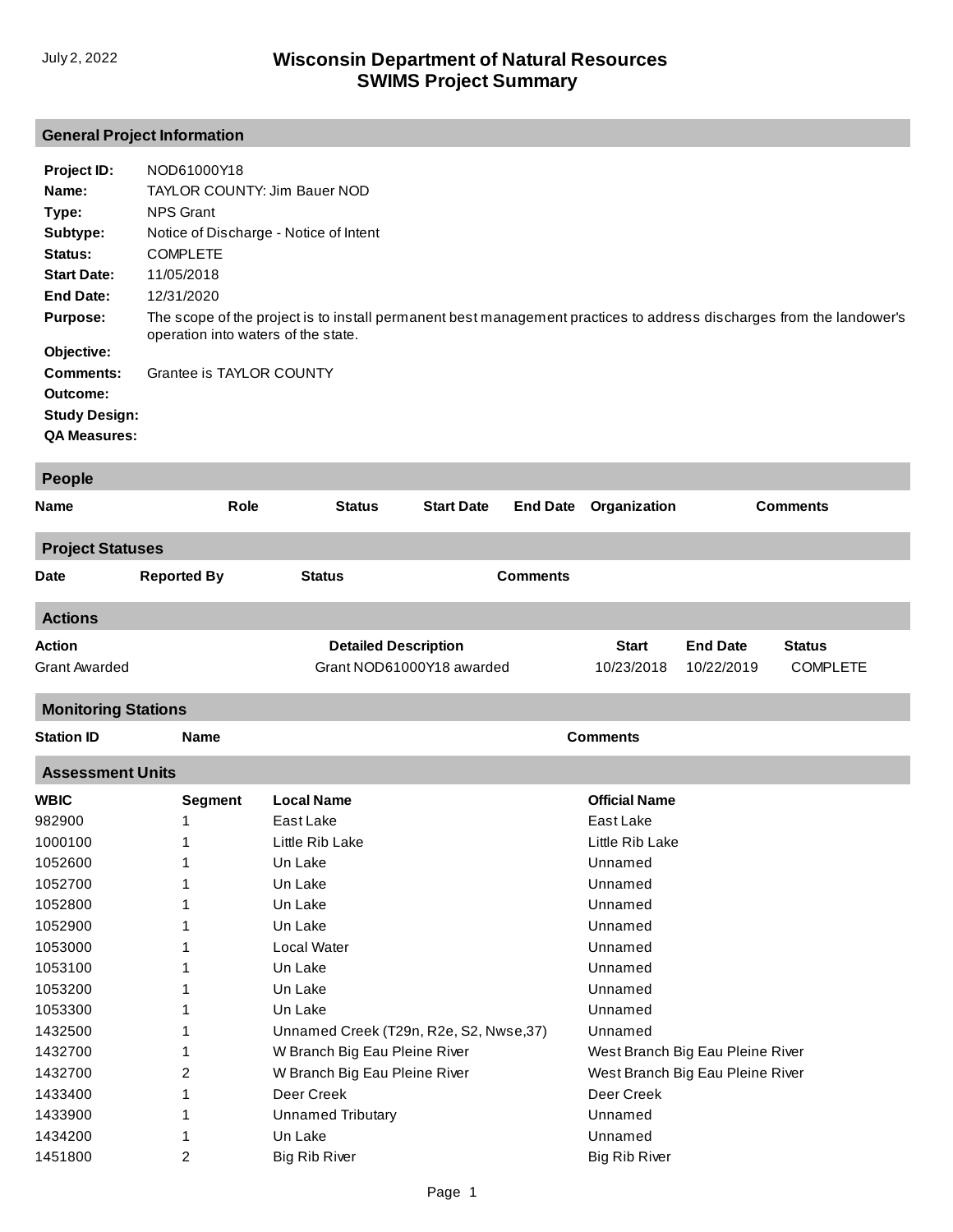| WBIC    | Segment        | <b>Local Name</b>                                | <b>Official Name</b>   |
|---------|----------------|--------------------------------------------------|------------------------|
| 1451800 | 3              | <b>Big Rib River</b>                             | <b>Big Rib River</b>   |
| 1451800 | 9              | Big Rib River                                    | Big Rib River          |
| 1451800 | 10             | <b>Big Rib River</b>                             | <b>Big Rib River</b>   |
| 1451800 | 11             | <b>Big Rib River</b>                             | <b>Big Rib River</b>   |
| 1458200 | 3              | Black Creek (T30n, R3e)                          | <b>Black Creek</b>     |
| 1459900 | 2              | Unnamed Creek 21-14 (T30n, R4e, S2, Nwse,<br>37) | Unnamed                |
| 1460200 | 1              | <b>Unnamed Stream</b>                            | Unnamed                |
| 1460300 | 1              | <b>Unnamed Stream</b>                            | Unnamed                |
| 1460500 | 1              | Unnamed Cr 17-6 (T30n, R3e, S17, Nwnw, 37)       | Unnamed                |
| 1460600 | 1              | Unnamed Creek 5-12 (T30n, R3e, S5, Sesw,<br>37)  | Unnamed                |
| 1460900 | 1              | <b>Unnamed Stream</b>                            | Unnamed                |
| 1461000 | 1              | <b>Unnamed Stream</b>                            | Unnamed                |
| 1462300 | 3              | <b>Baldwin Creek</b>                             | <b>Baldwin Creek</b>   |
| 1463000 | 1              | <b>Spring Creek</b>                              | <b>Spring Creek</b>    |
| 1463300 | 1              | Mink Creek                                       | Mink Creek             |
| 1463300 | $\overline{c}$ | Mink Creek                                       | Mink Creek             |
| 1463500 | 1              | Coffee Creek                                     | Coffee Creek           |
| 1464000 | 1              | Joe Martin Creek                                 | Joe Martin Creek       |
| 1464200 | 1              | Lemke Creek                                      | Lemke Creek            |
| 1464300 | 1              | E. Lemke Creek                                   | East Lemke Creek       |
| 1464600 | 1              | Unnamed Creek (T32n, R03e, S23)                  | Unnamed                |
| 1465600 | 1              | Wood Creek                                       | <b>Wood Creek</b>      |
| 1465700 | 1              | Porky Creek                                      | Porky Creek            |
| 1465800 | 1              | Layman Creek                                     | Layman Creek           |
| 1465900 | 1              | Copper Creek                                     | Copper Creek           |
| 1466200 | 1              | Saint Clair Lake                                 | Saint Clair Lake       |
| 1466300 | 1              | Un Lake                                          | Unnamed                |
| 1466400 | 1              | Unnamed Stream                                   | Unnamed                |
| 1466600 | 1              | Camp 8 Flowage                                   | Camp Eight Flowage     |
| 1466800 | 1              | Mud Lake                                         | Mud Lake               |
| 1467100 | 1              | Wood Lake                                        | Wood Lake              |
| 1467100 | 2              | Wood Lake Beach, Wood Lake                       | Wood Lake              |
| 1467400 | 1              | Silvernagle Creek                                | Silvernagle Creek      |
| 1467800 | 1              | <b>Wellington Lake</b>                           | <b>Wellington Lake</b> |
| 1467800 | 2              | Wellington Lake Beach, Wellington Lake           | <b>Wellington Lake</b> |
| 1467900 | 1              | Sheep Ranch Creek                                | Sheep Ranch Creek      |
| 1467900 | 2              | Sheep Ranch Creek                                | Sheep Ranch Creek      |
| 1468100 | 1              | Kennedy Lake                                     | Kennedy Lake           |
| 1468300 | 1              | Un Lake                                          | Unnamed                |
| 1468400 | 1              | Un Lake                                          | Unnamed                |
| 1468700 | 1              | Un Lake                                          | Unnamed                |
| 1468800 | 1              | Un Lake                                          | Unnamed                |
| 1468900 | 1              | James Lake                                       | James Lake             |
| 1469100 | 1              | Rib Lake                                         | Rib Lake               |
| 1469200 | 1              | <b>Unnamed Creek</b>                             | Unnamed                |
| 1501200 | 1              | New Wood Creek                                   | New Wood Creek         |
|         |                |                                                  |                        |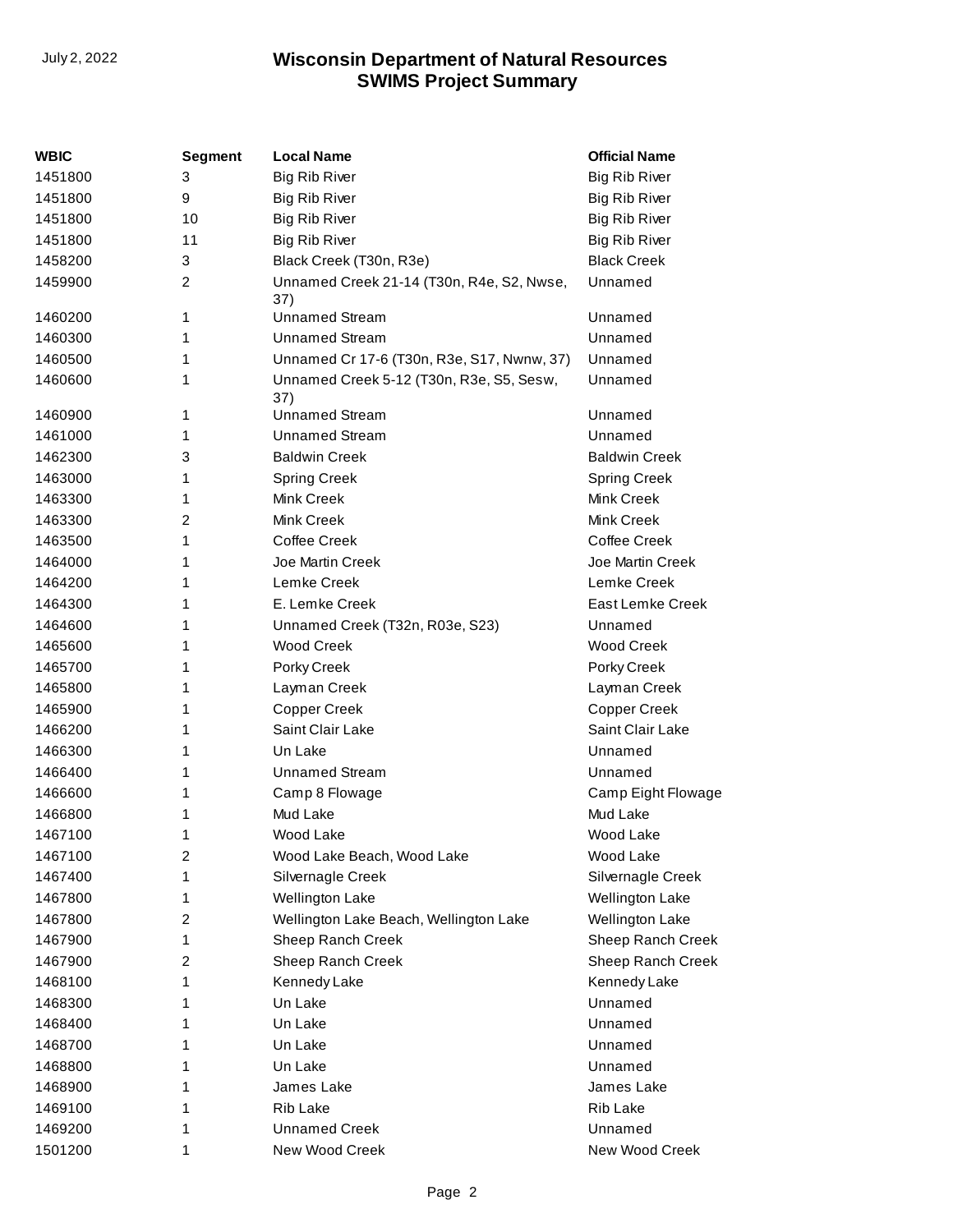| WBIC    | Segment        | <b>Local Name</b>        | <b>Official Name</b>     |
|---------|----------------|--------------------------|--------------------------|
| 1501400 | 1              | <b>Unnamed Stream</b>    | Unnamed                  |
| 1512000 | $\overline{2}$ | Rocky Creek              | Rocky Creek              |
| 1512100 | $\overline{2}$ | <b>Gus Johnson Creek</b> | <b>Gus Johnson Creek</b> |
| 1512300 | 1              | Un Lake                  | Unnamed                  |
| 1512400 | 1              | Un Lake                  | Unnamed                  |
| 1513000 | 1              | Spirit Lake              | Spirit Lake              |
| 1513100 | 1              | Local Water              | Unnamed                  |
| 1513200 | 1              | Un Lake                  | Unnamed                  |
| 1513300 | 1              | Un Lake                  | Unnamed                  |
| 1514400 | 1              | Reich Lake No. 1         | Reich Lake No. 1         |
| 1514700 | 1              | Long Lake                | Long Lake                |
| 1515200 | 1              | North Spirit Lake        | North Spirit Lake        |
| 1667200 | 1              | Eska Lake                | Eska Lake                |
| 1667800 | 1              | Schoolhouse Lake         | Schoolhouse Lake         |
| 1668000 | 1              | Sue Lake                 | Sue Lake                 |
| 1670900 | 1              | Un Lake                  | Unnamed                  |
| 1671000 | 1              | Un Lake                  | Unnamed                  |
| 1671060 | 1              | Un Lake                  | Unnamed                  |
| 1671100 | 1              | Un Lake                  | Unnamed                  |
| 1671200 | 1              | Un Lake                  | Unnamed                  |
| 1671300 | 1              | Un Lake                  | Unnamed                  |
| 1671400 | 1              | Un Lake                  | Unnamed                  |
| 1671500 | 1              | Un Lake                  | Unnamed                  |
| 1671600 | 1              | Un Lake                  | Unnamed                  |
| 1671700 | 1              | Un Lake                  | Unnamed                  |
| 1671800 | 1              | Un Lake                  | Unnamed                  |
| 1671900 | 1              | Un Lake                  | Unnamed                  |
| 1672000 | 1              | Un Lake                  | Unnamed                  |
| 1672100 | 1              | Un Lake                  | Unnamed                  |
| 1672200 | 1              | Un Lake                  | Unnamed                  |
| 1672300 | 1              | Un Lake                  | Unnamed                  |
| 1672400 | 1              | Un Lake                  | Unnamed                  |
| 1672500 | 1              | Un Lake                  | Unnamed                  |
| 1672600 | 1              | Un Lake                  | Unnamed                  |
| 1672700 | 1              | Un Lake                  | Unnamed                  |
| 1672800 | 1              | Un Lake                  | Unnamed                  |
| 1672900 | 1              | Un Lake                  | Unnamed                  |
| 1673000 | 1              | <b>Reiter Lake</b>       | Unnamed                  |
| 1673100 | 1              | Un Lake                  | Unnamed                  |
| 1673200 | 1              | Un Lake                  | Unnamed                  |
| 1673300 | 1              | Un Lake                  | Unnamed                  |
| 1673400 | 1              | Un Lake                  | Unnamed                  |
| 1673600 | 1              | Un Lake                  | Unnamed                  |
| 1673700 | 1              | Un Lake                  | Unnamed                  |
| 1673800 | 1              | Un Lake                  | Unnamed                  |
| 1673900 | 1              | Un Lake                  | Unnamed                  |
| 1674000 | 1              | Un Lake                  | Unnamed                  |
| 1674100 | 1              | Un Lake                  | Unnamed                  |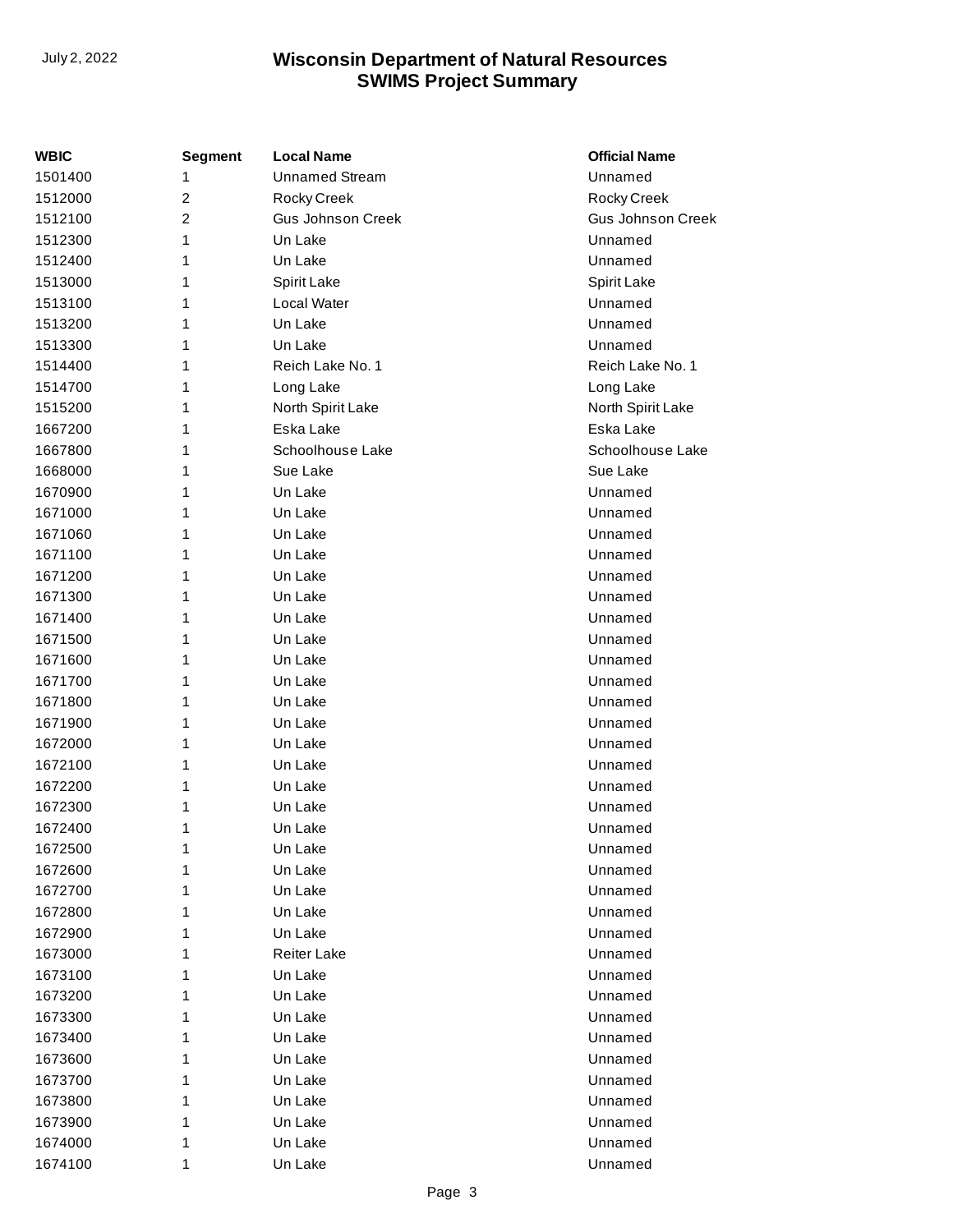| WBIC    | <b>Segment</b> | <b>Local Name</b>                  | <b>Official Name</b>  |
|---------|----------------|------------------------------------|-----------------------|
| 1674200 | 1              | Un Lake                            | Unnamed               |
| 1674300 | 1              | Un Lake                            | Unnamed               |
| 1674400 | 1              | Un Lake                            | Unnamed               |
| 1674500 | 1              | Un Lake                            | Unnamed               |
| 1674600 | 1              | Un Lake                            | Unnamed               |
| 1674700 | 1              | Un Lake                            | Unnamed               |
| 1674800 | 1              | Un Lake                            | Unnamed               |
| 1674900 | 1              | Un Lake                            | Unnamed               |
| 1675000 | 1              | Un Lake                            | Unnamed               |
| 1675200 | 1              | Un Lake                            | Unnamed               |
| 1675300 | 1              | Un Lake                            | Unnamed               |
| 1675400 | 1              | Un Lake                            | Unnamed               |
| 1675500 | 1              | Un Lake                            | Unnamed               |
| 1675600 | 1              | Un Lake                            | Unnamed               |
| 1676700 | 6              | <b>Black River</b>                 | <b>Black River</b>    |
| 1676700 | 8              | Black R. (Below Medford)           | <b>Black River</b>    |
| 1676700 | 9              | Black River (Near Medford Flowage) | <b>Black River</b>    |
| 1755600 | 1              | Local Water                        | Unnamed               |
| 1756800 | 1              | Syrup Creek                        | Syrup Creek           |
| 1756900 | 1              | Mckenzie Creek                     | McKenzie Creek        |
| 1757000 | 1              | Diamond Creek                      | Diamond Creek         |
| 1757200 | 1              | Diamond Lake                       | Diamond Lake          |
| 1757400 | 1              | Mud (Heron) Lake                   | Mud Lake              |
| 1757500 | 1              | Un Lake                            | Unnamed               |
| 1758200 | 1              | Un Lake                            | Unnamed               |
| 1758400 | 1              | <b>Trappers Creek</b>              | <b>Trappers Creek</b> |
| 1758900 | 1              | <b>Pine Creek</b>                  | <b>Pine Creek</b>     |
| 1759100 | 1              | Local Water                        | Unnamed               |
| 1759400 | 1              | <b>Birch Lake</b>                  | <b>Birch Lake</b>     |
| 1759600 | 1              | Unnamed Lake                       | Unnamed               |
| 1759700 | 1              | Joe Creek                          | Joe Creek             |
| 1760000 | 1              | <b>Richter Lake</b>                | <b>Richter Lake</b>   |
| 1760100 | 1              | Un Lake                            | Unnamed               |
| 1760300 | 1              | Lake Eleven                        | Lake Eleven           |
| 1760400 | 1              | Un Lake                            | Unnamed               |
| 1760500 | 1              | <b>Theif Lake</b>                  | <b>Thief Lake</b>     |
| 1760700 | 1              | Horton Lake                        | Horten Lake           |
| 1760800 | 1              | Un Lake                            | Unnamed               |
| 1760900 | 1              | Un Lake                            | Unnamed               |
| 1761000 | 1              | Paradise Creek                     | Paradise Creek        |
| 1761100 | 1              | Maurer Creek                       | Maurer Creek          |
| 1761300 | 1              | Leuthey Lake                       | Leuthey Lake          |
| 1761500 | 1              | Un Lake                            | Unnamed               |
| 1761700 | 1              | Keyes Lake                         | Keyes Lake            |
| 1761900 | 1              | Mud Lake                           | Cranberry Lake        |
| 1762000 | 1              | Scoof Lake                         | Scoof Lake            |
| 1762400 | 1              | Un Lake                            | Unnamed               |
| 1762500 | 1              | Thirty Lake                        | Lake Thirty           |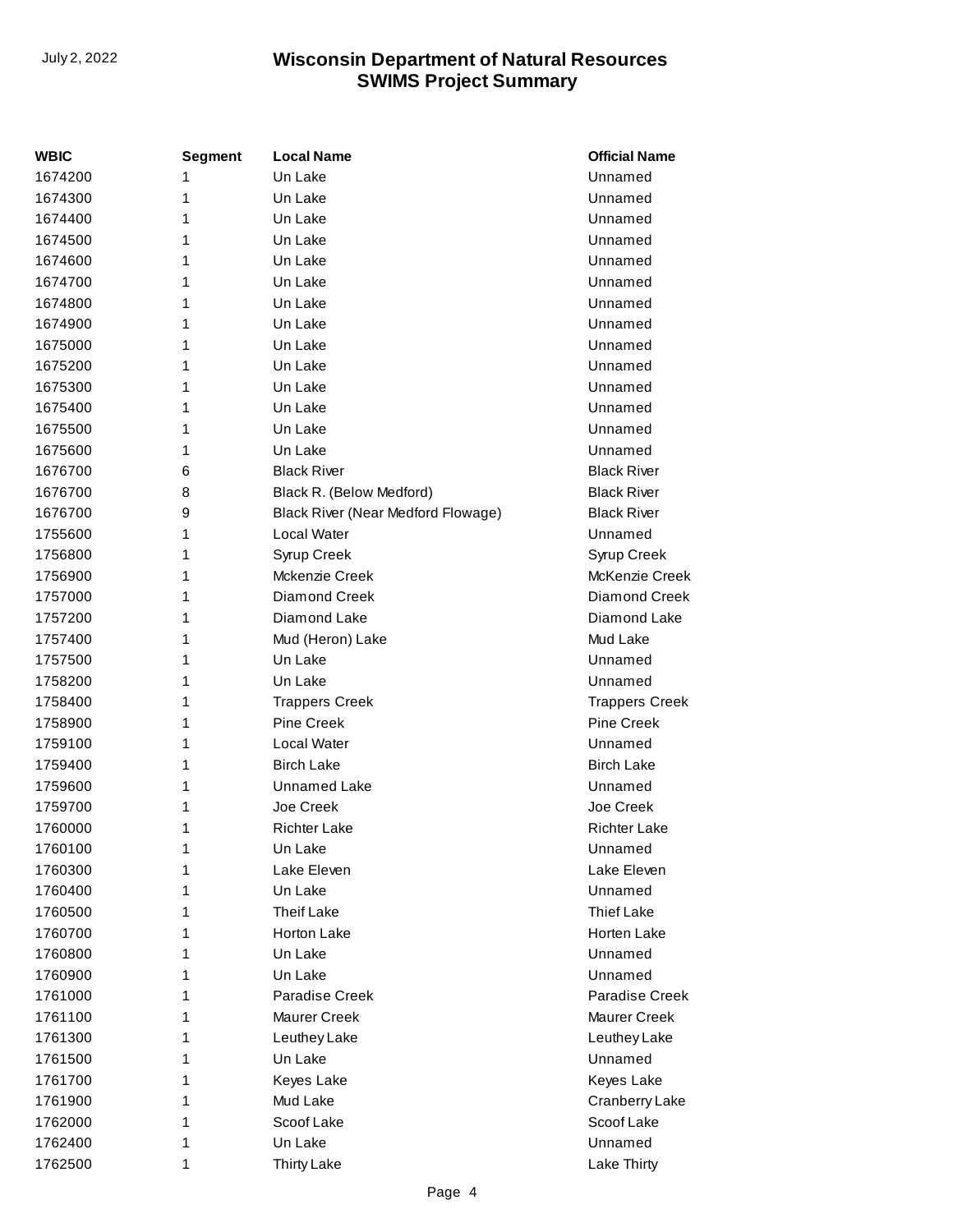| WBIC    | <b>Segment</b> | <b>Local Name</b>                | <b>Official Name</b>           |
|---------|----------------|----------------------------------|--------------------------------|
| 1762700 | 1              | <b>Hulls Lake</b>                | <b>Hulls Lake</b>              |
| 1762800 | 1              | Un Lake                          | Unnamed                        |
| 1762900 | 1              | Un Lake                          | Unnamed                        |
| 1763000 | 1              | Kleutch Lake                     | Kleutch Lake                   |
| 1763100 | 1              | Paugel Creek                     | Paugel Creek                   |
| 1763200 | 1              | <b>Washington Creek</b>          | Washington Creek               |
| 1763200 | 2              | <b>Washington Creek</b>          | <b>Washington Creek</b>        |
| 1763200 | 3              | Washington Creek                 | <b>Washington Creek</b>        |
| 1763200 | 4              | <b>Washington Creek</b>          | <b>Washington Creek</b>        |
| 1763432 | 1              | <b>Local Water</b>               | Unnamed                        |
| 1763440 | 1              | Unnamed Lake                     | Unnamed                        |
| 1763600 | 1              | Washington Flowage               | Washington Flowage             |
| 1763900 | 1              | Clear Lake                       | Clear Lake                     |
| 1764000 | 1              | Esadore Lake                     | Esadore Lake                   |
| 1764100 | 1              | Mud Lake                         | Mud Lake                       |
| 1764145 | 1              | Local Water                      | Unnamed                        |
| 1764150 | 1              | <b>Local Water</b>               | Unnamed                        |
| 1764155 | 1              | <b>Local Water</b>               | Unnamed                        |
| 1764200 | 1              | Pechstein Lake                   | Pechstein Lake                 |
| 1764400 | 1              | Grassy Knoll Lake                | Grassy Knoll Lake              |
| 1764500 | 1              | Sackett Lake                     | Sackett Lake                   |
| 1764500 | 2              | Sackett Lake Beach, Sackett Lake | Sackett Lake                   |
| 1764600 | 1              | Un Lake                          | Unnamed                        |
| 1764700 | 1              | Unnamed Stream                   | Unnamed                        |
| 1764800 | 1              | Local Water                      | Unnamed                        |
| 1765200 | 1              | <b>Local Water</b>               | Unnamed                        |
| 1765300 | 1              | Little Black River               | Little Black River             |
| 1765400 | 1              | <b>Correction Creek</b>          | <b>Correction Creek</b>        |
| 1765700 | 1              | Unnamed Lake                     | Unnamed                        |
| 1765900 | 1              | East Branch of Little Black      | East Branch Little Black River |
| 1766200 | 1              | West Branch Little Black         | West Branch Little Black River |
| 1766600 | 1              | Medford Flowage                  | Medford Flowage                |
| 1766800 | 1              | Anderson Lake                    | Anderson Lake                  |
| 1767100 | 1              | Un Lake                          | Unnamed                        |
| 1767300 | 1              | Laher Lake                       | Laher Lake                     |
| 1767400 | 1              | <b>Bullhead Lake</b>             | <b>Bullhead Lake</b>           |
| 1767500 | 1              | Cronin Lake                      | Cronin Lake                    |
| 1767600 | 1              | Un Lake                          | Unnamed                        |
| 1768300 | 1              | Unnamed Lake                     | Unnamed                        |
| 1768600 | 1              | Local Water                      | Unnamed                        |
| 1768900 | 1              | Un Lake                          | Unnamed                        |
| 1769000 | 1              | Unnamed Trib to Black River      | Unnamed                        |
| 1769100 | 1              | <b>Local Water</b>               | Unnamed                        |
| 1769200 | 1              | Un Lake                          | Unnamed                        |
| 1769300 | 1              | Un Lake                          | Unnamed                        |
| 1769400 | 1              | <b>Black Lake</b>                | <b>Black Lake</b>              |
| 1850700 | 1              | Gibbs Lake                       | Gibbs Lake                     |
| 1862900 | 1              | Long Lake                        | Long Lake                      |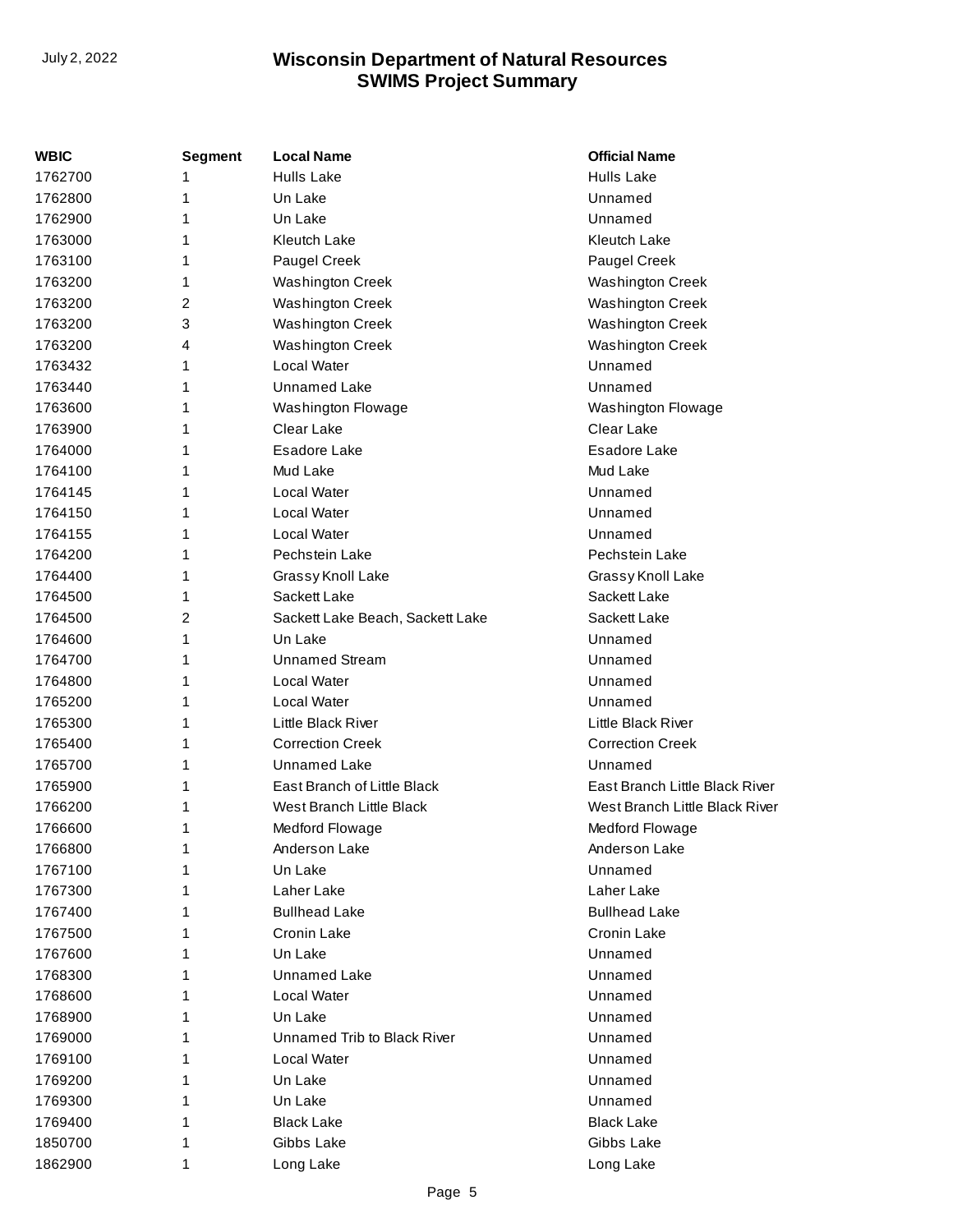| WBIC    | <b>Segment</b> | <b>Local Name</b> | <b>Official Name</b> |
|---------|----------------|-------------------|----------------------|
| 1892300 | 1              | Un Lake           | Unnamed              |
| 1892400 | 1              | Un Lake           | Unnamed              |
| 1892500 | 1              | Un Lake           | Unnamed              |
| 1892600 | 1              | Un Lake           | Unnamed              |
| 1892700 | 1              | Un Lake           | Unnamed              |
| 1892800 | 1              | Un Lake           | Unnamed              |
| 1894400 | 1              | Un Lake           | Unnamed              |
| 1894500 | 1              | Un Lake           | Unnamed              |
| 1894600 | 1              | Un Lake           | Unnamed              |
| 1894700 | 1              | Un Lake           | Unnamed              |
| 1894800 | 1              | Un Lake           | Unnamed              |
| 1894900 | 1              | Un Lake           | Unnamed              |
| 1899100 | 1              | Un Lake           | Unnamed              |
| 1899200 | 1              | Un Lake           | Unnamed              |
| 1899300 | 1              | Un Lake           | Unnamed              |
| 1899400 | 1              | Un Lake           | Unnamed              |
| 1899500 | 1              | Un Lake           | Unnamed              |
| 1899600 | 1              | Un Lake           | Unnamed              |
| 1899700 | 1              | Un Lake           | Unnamed              |
| 1899800 | 1              | Un Lake           | Unnamed              |
| 1899900 | 1              | Un Lake           | Unnamed              |
| 1900000 | 1              | Un Lake           | Unnamed              |
| 1900100 | 1              | Un Lake           | Unnamed              |
| 1900200 | 1              | Un Lake           | Unnamed              |
| 1900300 | 1              | Un Lake           | Unnamed              |
| 1900400 | 1              | Un Lake           | Unnamed              |
| 1900500 | 1              | Un Lake           | Unnamed              |
| 1900600 | 1              | Un Lake           | Unnamed              |
| 1900700 | 1              | Un Lake           | Unnamed              |
| 1900800 | 1              | Un Lake           | Unnamed              |
| 1900900 | 1              | Un Lake           | Unnamed              |
| 1901000 | 1              | Un Lake           | Unnamed              |
| 1901100 | 1              | Un Lake           | Unnamed              |
| 1901200 | 1              | Un Lake           | Unnamed              |
| 1901300 | 1              | Un Lake           | Unnamed              |
| 1901400 | 1              | Un Lake           | Unnamed              |
| 1901500 | 1              | Un Lake           | Unnamed              |
| 1901600 | 1              | Un Lake           | Unnamed              |
| 1901700 | 1              | Un Lake           | Unnamed              |
| 1901800 | 1              | Un Lake           | Unnamed              |
| 1902000 | 1              | Un Lake           | Unnamed              |
| 1902100 | 1              | Un Lake           | Matt Ochs Lake       |
| 1902200 | 1              | Un Lake           | Unnamed              |
| 1917100 | 1              | Un Lake           | Unnamed              |
| 1917200 | 1              | Un Lake           | Unnamed              |
| 1917300 | 1              | Un Lake           | Unnamed              |
| 1917400 | 1              | Un Lake           | Unnamed              |
| 1917500 | 1              | Un Lake           | Unnamed              |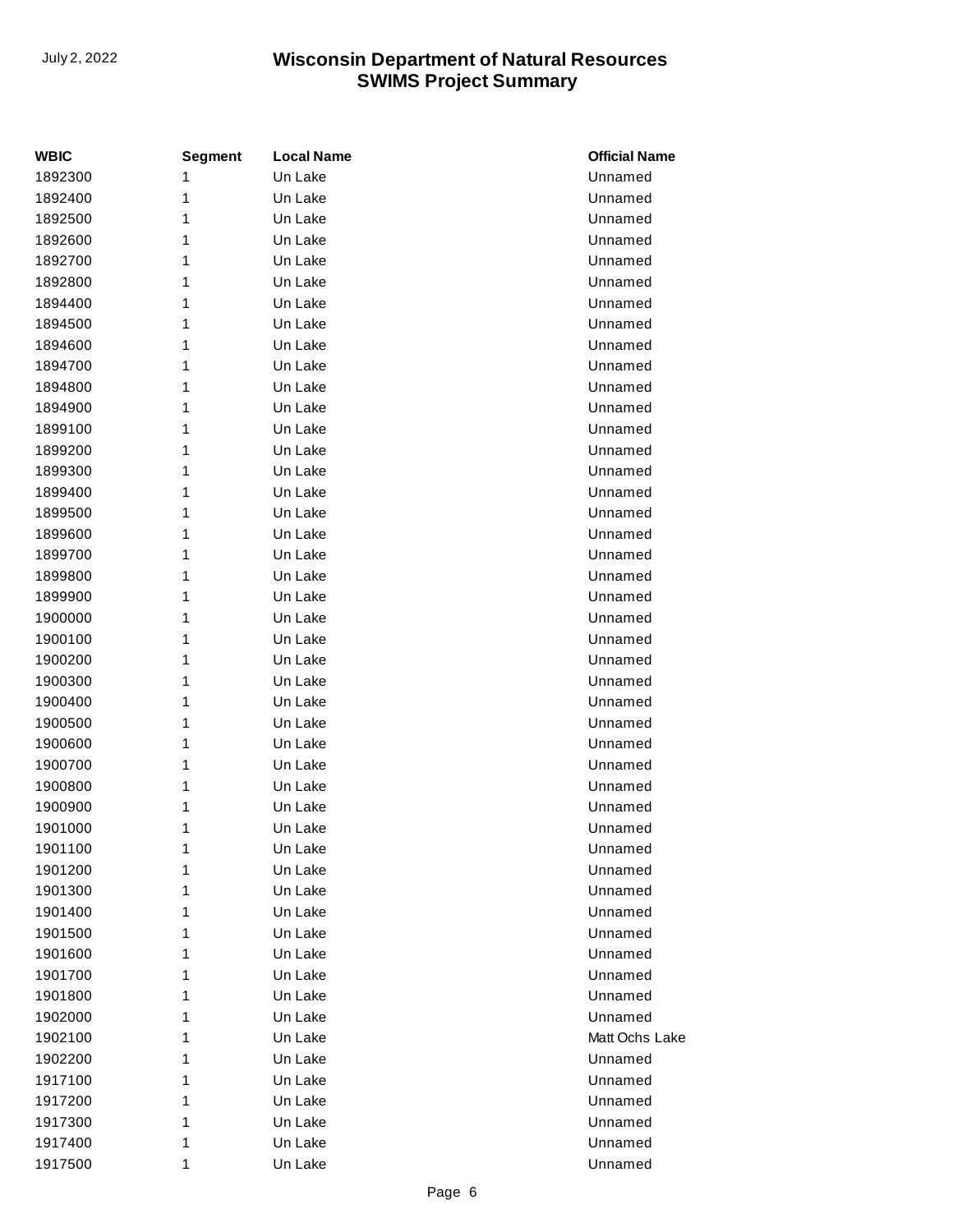| WBIC    | <b>Segment</b> | <b>Local Name</b>             | <b>Official Name</b>        |
|---------|----------------|-------------------------------|-----------------------------|
| 1917700 |                | Un Lake                       | Unnamed                     |
| 1917800 | 1              | Un Lake                       | Unnamed                     |
| 1917900 | 1              | Un Lake                       | Unnamed                     |
| 1918000 | 1              | Un Lake                       | Unnamed                     |
| 1918100 | 1              | Un Lake                       | Unnamed                     |
| 1918200 | 1              | Un Lake                       | Unnamed                     |
| 1918300 |                | Un Lake                       | Unnamed                     |
| 1918400 | 1              | Un Lake                       | Unnamed                     |
| 1918500 | 1              | Un Lake                       | Unnamed                     |
| 1918600 | 1              | Un Lake                       | Unnamed                     |
| 1918700 |                | Un Lake                       | Unnamed                     |
| 1918800 | 1              | Un Lake                       | Unnamed                     |
| 1918900 | 1              | Un Lake                       | Unnamed                     |
| 1919000 | 1              | Un Lake                       | Unnamed                     |
| 2137000 | 2              | South Fork Eau Claire River   | South Fork Eau Claire River |
| 2146000 | 4              | <b>Wolf River</b>             | <b>Wolf River</b>           |
| 2147700 | 1              | <b>Unnamed Lake</b>           | Unnamed                     |
| 2149000 | 1              | Local Water                   | Unnamed                     |
| 2149200 |                | <b>Unnamed Lake</b>           | Unnamed                     |
| 2149300 | 1              | Local Water                   | Unnamed                     |
| 2149400 | 1              | Unnamed Lake (T30n R3w S20-2) | Unnamed                     |
| 2149500 |                | Local Water                   | Unnamed                     |
| 2149600 |                | Un Lake                       | Unnamed                     |
| 2149700 | 1              | Mud Lake                      | Mud Lake                    |
| 2154500 | 1              | <b>Yellow River</b>           | <b>Yellow River</b>         |
| 2154500 | 2              | <b>Yellow River</b>           | <b>Yellow River</b>         |
| 2154500 | 3              | <b>Yellow River</b>           | <b>Yellow River</b>         |
| 2156800 | 2              | <b>Otter Creek</b>            | <b>Otter Creek</b>          |
| 2157200 | 1              | Mud Lake                      | Mud Lake                    |
| 2157500 | 1              | Un Lake                       | Unnamed                     |
| 2157600 | 1              | Un Lake                       | Unnamed                     |
| 2158200 | 2              | <b>Christmas Creek</b>        | <b>Christmas Creek</b>      |
| 2158400 | 1              | <b>Elder Creek</b>            | <b>Elder Creek</b>          |
| 2158900 | 1              | Flowage 2 Pershing            | Flowage C2-Pershing         |
| 2158900 | 2              | Hay Meadow Flowage #2         | Flowage C2-Pershing         |
| 2159100 | 1              | Flowage 1 Pershing            | Flowage C1-Pershing         |
| 2159800 | 1              | <b>Unnamed Lake</b>           | Unnamed                     |
| 2160000 | 1              | Local Water                   | Unnamed                     |
| 2160100 | 1              | Hay Creek                     | Hay Creek                   |
| 2160500 | 1              | <b>Babit Creek</b>            | <b>Babit Creek</b>          |
| 2160700 | 1              | Chequamegon Flowage           | Chequamegon Waters Flowage  |
| 2160800 | 1              | Johns Creek                   | Johns Creek                 |
| 2160900 | 1              | <b>Brush Creek</b>            | <b>Brush Creek</b>          |
| 2161200 | 1              | Nancy Lake                    | Nancy Lake                  |
| 2161300 | 1              | Un Lake                       | Unnamed                     |
| 2161600 | 1              | Foss Lake                     | <b>Foss Lake</b>            |
| 2161700 | 1              | Un Lake                       | Unnamed                     |
| 2161800 | 1              | <b>Beaver Creek</b>           | <b>Beaver Creek</b>         |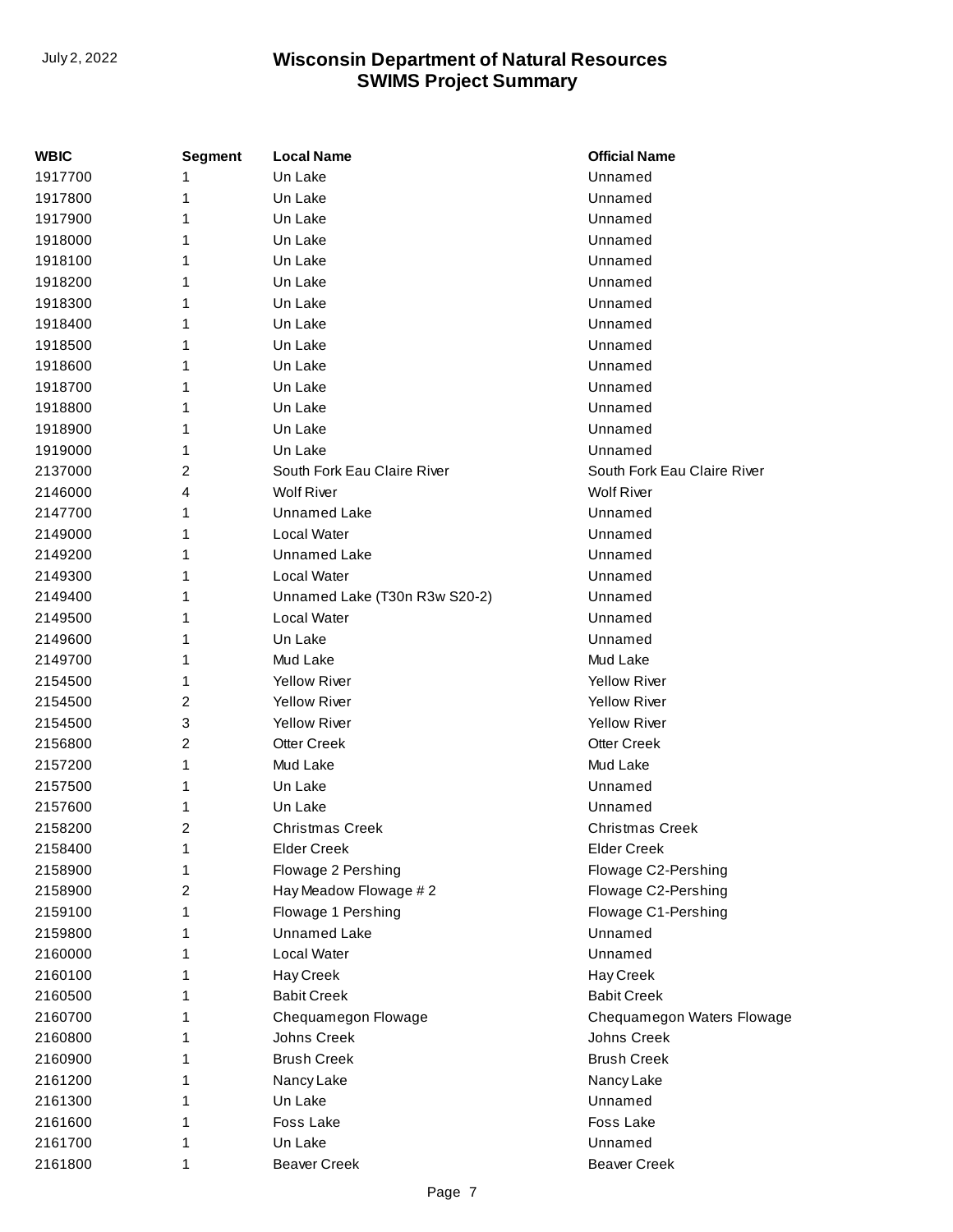| <b>WBIC</b> | Segment | <b>Local Name</b>               | <b>Official Name</b>       |
|-------------|---------|---------------------------------|----------------------------|
| 2161900     |         | Joseph Creek                    | Joseph Creek               |
| 2162200     | 1       | Nona Lake                       | Nona Lake                  |
| 2162400     | 1       | <b>Unnamed Lake</b>             | Unnamed                    |
| 2162500     | 1       | Unnamed Lake (T32n R02w S33-12) | Unnamed                    |
| 2162600     | 1       | Lake Thirty Three               | Thirty-Three Lake          |
| 2162900     | 1       | Marion Lake                     | <b>Marion Lake</b>         |
| 2163100     | 1       | Chub Lake                       | Chub Lake                  |
| 2163400     | 1       | Polack Lake                     | Polack Lake                |
| 2163500     | 1       | Un Lake                         | Unnamed                    |
| 2163800     | 1       | Spruce Lake                     | Spruce Lake                |
| 2163900     | 1       | <b>Bear Creek</b>               | <b>Bear Creek</b>          |
| 2164500     | 1       | <b>Mauer Creek</b>              | <b>Mauer Creek</b>         |
| 2164600     | 1       | South Fork Yellow River         | South Fork Yellow River    |
| 2164600     | 2       | South Fork Yellow River         | South Fork Yellow River    |
| 2164600     | 3       | South Fork Yellow River         | South Fork Yellow River    |
| 2164700     | 1       | Sailor Creek                    | Sailor Creek               |
| 2164900     | 1       | <b>Pickerel Lake</b>            | <b>Pickerel Lake</b>       |
| 2165000     | 1       | Nineteen Lake                   | Lake Nineteen              |
| 2165000     | 2       | Nineteen Lake                   | Lake Nineteen              |
| 2165100     | 1       | Salem Lake                      | Salem Lake                 |
| 2165400     | 1       | Mud Lake                        | Mud Lake                   |
| 2165600     | 1       | Long Lake                       | Long Lake                  |
| 2165700     | 1       | Anderson Lake                   | Anderson Lake              |
| 2166100     | 1       | Kathryn Lake                    | Kathryn Lake               |
| 2166200     | 1       | Jerry Lake                      | Jerry Lake                 |
| 2166300     | 1       | Un Lake                         | Unnamed                    |
| 2166400     | 1       | North Fork Yellow River         | North Fork Yellow River    |
| 2166600     | 1       | Lost Lake                       | Lost Lake                  |
| 2166700     | 1       | Trib to N Fk Yellow R           | Unnamed                    |
| 2167600     | 1       | Un Lake                         | Unnamed                    |
| 2168000     | 1       | Perch Lake                      | Perch Lake                 |
| 2168200     | 1       | <b>Unnamed Lake</b>             | Unnamed                    |
| 2168500     | 1       | <b>Blacken Lake</b>             | <b>Blank Lake</b>          |
| 2168600     | 1       | Matt Och Lake                   | Matt Ochs Lake             |
| 2181500     |         | <b>Fisher River</b>             | <b>Fisher River</b>        |
| 2182400     | 1       | Unnamed Trib to Fischer River   | Unnamed                    |
| 2182600     | 1       | Unnamed Lake                    | Unnamed                    |
| 2182800     | 1       | Waterfowl Flowage (Redman)      | Waterfowl Flowage (Redman) |
| 2183100     | 1       | <b>Ellis Flowage</b>            | <b>Ellis Flowage</b>       |
| 2183500     | 1       | Sotak Flowage                   | Sotak Flowage              |
| 2183800     | 1       | Flowage 3 Pershing              | Flowage C3-Pershing        |
| 2184100     | 1       | Witt Flowage                    | Witt Flowage               |
| 2187000     | 1       | Jump River (Lower Main Stem)    | Jump River                 |
| 2187000     | 2       | Jump River (Main Stem)          | Jump River                 |
| 2187600     | 1       | <b>Alder Creek</b>              | <b>Alder Creek</b>         |
| 2187800     | 1       | Local Water                     | Unnamed                    |
| 2188600     | 1       | <b>Shoulder Creek</b>           | <b>Shoulder Creek</b>      |
| 2189200     | 1       | Monson Flowage                  | Monson Flowage             |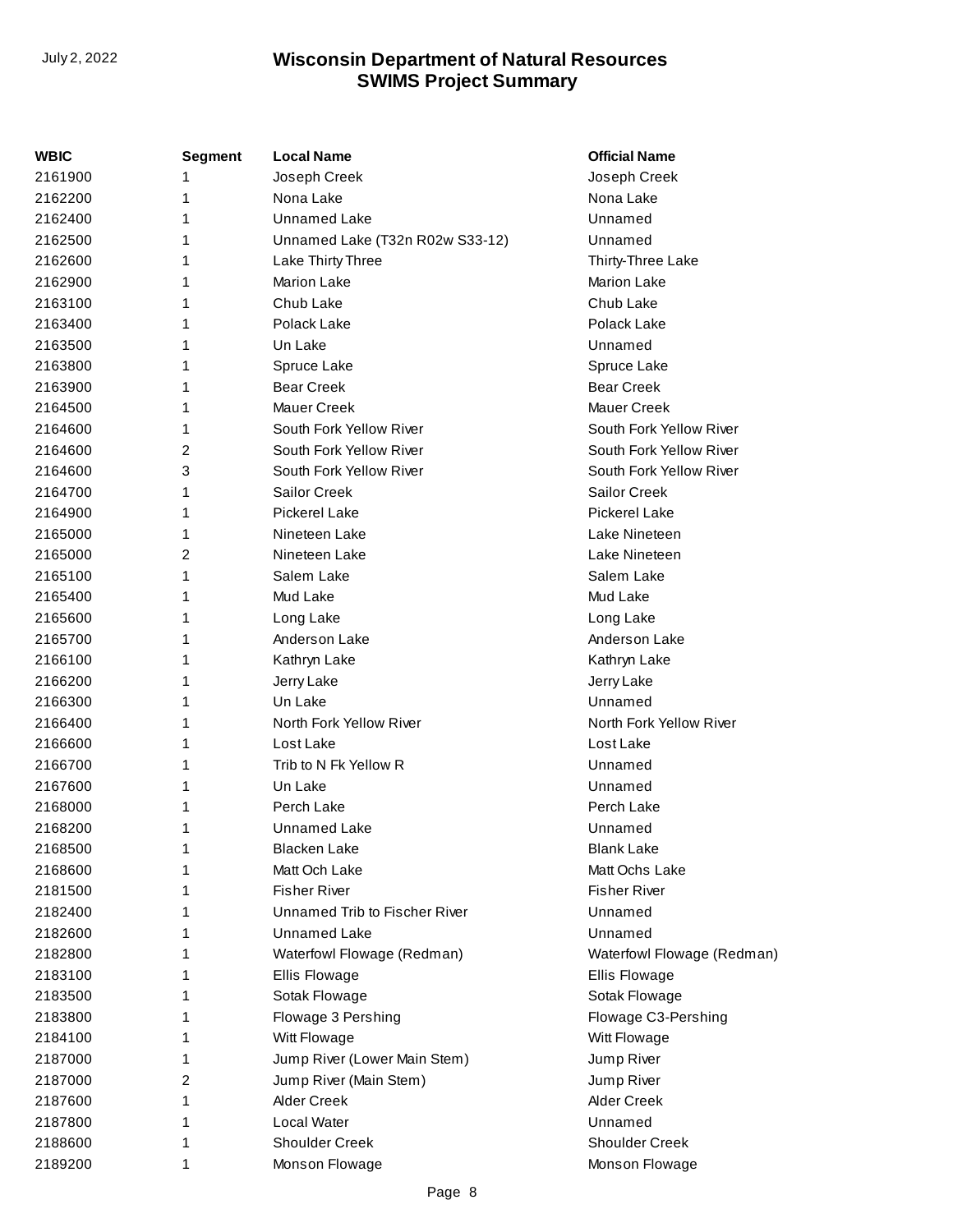| WBIC    | <b>Segment</b> | <b>Local Name</b>           | <b>Official Name</b>        |
|---------|----------------|-----------------------------|-----------------------------|
| 2189400 |                | <b>Holzer Flowage</b>       | <b>Holzer Flowage</b>       |
| 2189600 | 1              | <b>Local Water</b>          | Unnamed                     |
| 2189700 | 1              | Un Lake                     | Unnamed                     |
| 2190000 | 1              | Levitt Creek                | Levitt Creek                |
| 2190900 | 1              | Lower South Fork Jump River | South Fork Jump River       |
| 2191000 | 1              | <b>Wolf Creek</b>           | <b>Wolf Creek</b>           |
| 2191200 | 1              | <b>Steve Creek</b>          | <b>Steve Creek</b>          |
| 2191700 | 1              | Upper Steve Creek Flowage   | Upper Steve Creek Flowage   |
| 2192600 | 1              | Mondeaux River              | Mondeaux River              |
| 2192600 | 2              | <b>Mondeaux River</b>       | Mondeaux River              |
| 2192800 | 1              | Rocky Run                   | Rocky Run                   |
| 2192900 | 1              | Un Lake                     | Unnamed                     |
| 2193000 | 1              | Camp Eleven Creek           | Camp Eleven Creek           |
| 2193100 | 1              | Un Lake                     | Unnamed                     |
| 2193300 | 1              | Mondeaux Flowage            | Mondeaux Flowage            |
| 2193400 | 1              | Mink Creek                  | Mink Creek                  |
| 2193600 | 1              | Un Lake                     | Unnamed                     |
| 2193700 | 1              | Un Lake                     | <b>Bullhead Lake</b>        |
| 2193900 | 1              | Twin Lake, South            | South Twin Lake             |
| 2194100 | 1              | <b>Bullhead Lake</b>        | Bullhead Lake T32n R01e S07 |
| 2194200 | 1              | Un Lake                     | Unnamed                     |
| 2194500 | 1              | Un Lake                     | Unnamed                     |
| 2194600 | 1              | Twin Lake, North            | North Twin Lake             |
| 2194800 | 1              | Un Lake                     | Unnamed                     |
| 2195000 | 1              | Un Lake                     | Unnamed                     |
| 2195300 | 1              | Clarke Lake                 | Clarke Lake                 |
| 2195400 | 1              | Horseshoe Lake              | Horseshoe Lake              |
| 2195600 | 1              | Mcnamar Lake                | McNamar Lake                |
| 2195700 | 1              | Ketcham Lake                | Ketcham Lake                |
| 2195900 | 1              | Un Lake                     | Unnamed                     |
| 2196100 | 1              | Mud Lake                    | Mud Lake                    |
| 2196200 | 1              | Un Lake                     | Unnamed                     |
| 2196500 | 1              | Un Lake                     | Unnamed                     |
| 2196600 | 1              | Un Lake                     | Unnamed                     |
| 2196700 |                | Un Lake                     | Unnamed                     |
| 2197000 | 1              | Un Lake                     | Unnamed                     |
| 2197100 | 1              | Un Lake                     | Unnamed                     |
| 2197300 | 1              | Un Lake                     | Unnamed                     |
| 2197500 | 1              | Un Lake                     | Unnamed                     |
| 2197600 | 1              | Shearer Lake                | Shearer Lake                |
| 2197800 | 1              | <b>Bullhead Lake</b>        | <b>Bullhead Lake</b>        |
| 2197900 | 1              | <b>Silver Creek</b>         | <b>Silver Creek</b>         |
| 2197900 | 2              | <b>Silver Creek</b>         | <b>Silver Creek</b>         |
| 2197900 | 4              | <b>Silver Creek</b>         | <b>Silver Creek</b>         |
| 2197900 | 5              | Silver Creek                | <b>Silver Creek</b>         |
| 2198200 | 1              | <b>Schoolhouse Creek</b>    | <b>Schoolhouse Creek</b>    |
| 2198300 | 1              | Shady Brook                 | Shady Brook                 |
| 2198400 | 1              | Un Lake                     | Unnamed                     |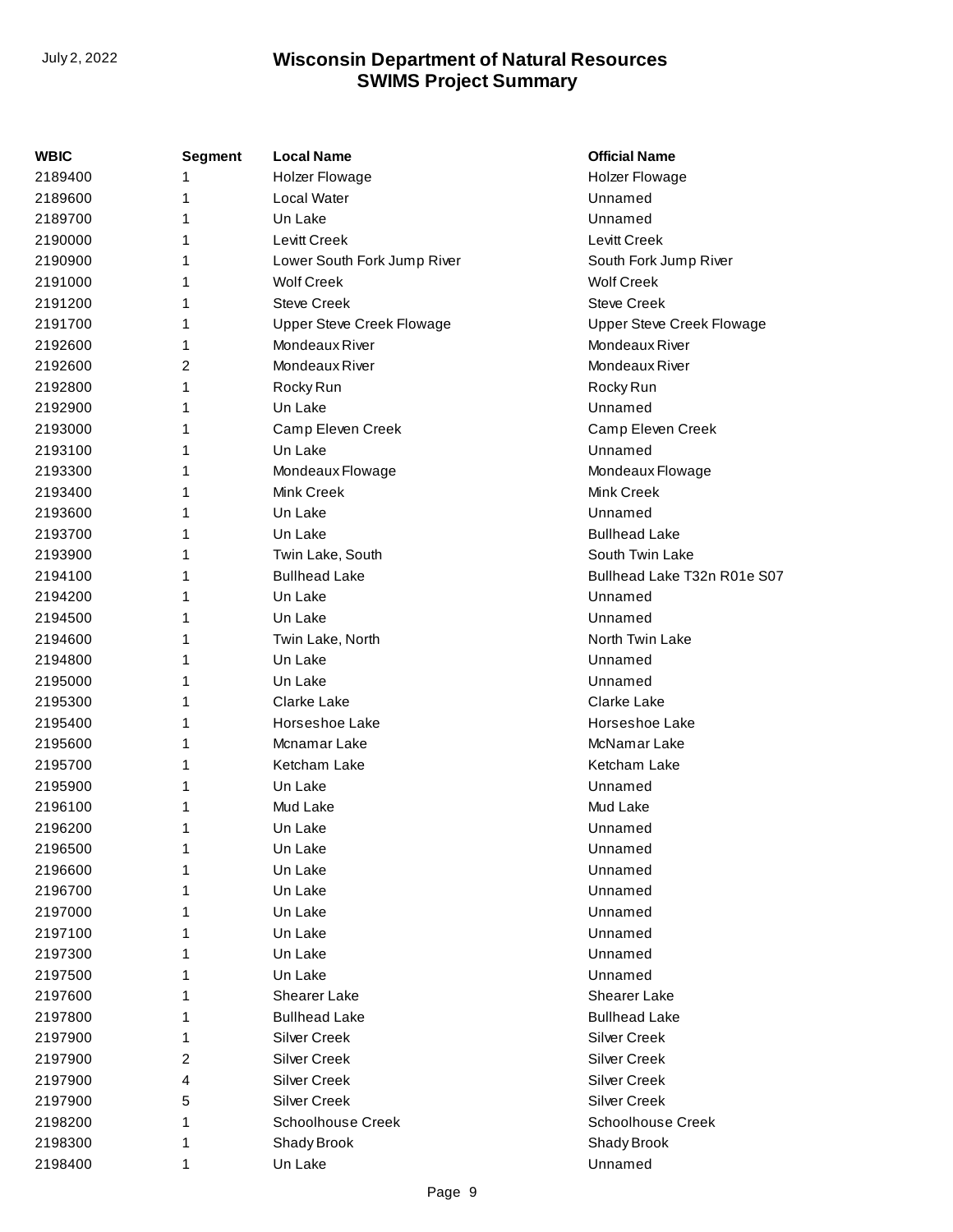| <b>WBIC</b> | <b>Segment</b> | <b>Local Name</b>                     | <b>Official Name</b> |
|-------------|----------------|---------------------------------------|----------------------|
| 2198700     | 1              | Un Lake                               | Unnamed              |
| 2198800     | 1              | <b>Black Brook</b>                    | <b>Black Brook</b>   |
| 2199000     | 1              | <b>Fisher Creek</b>                   | <b>Fisher Creek</b>  |
| 2199200     | 1              | Un Lake                               | Unnamed              |
| 2199400     | 1              | Un Lake                               | Unnamed              |
| 2199600     | 1              | Unnamed                               | Unnamed              |
| 2199800     | 1              | Un Lake                               | Unnamed              |
| 2200000     | 2              | Half Moon Lake                        | Half Moon Lake       |
| 2200200     | 1              | Unnamed Lake                          | Unnamed              |
| 2200400     | 1              | Chelsea Lake                          | Chelsea Lake         |
| 2200500     | 1              | Little Chelsea Lake                   | Little Chelsea Lake  |
| 2200800     | 1              | Unnamed Lake                          | Unnamed              |
| 2201000     | 1              | Duchien Lake                          | Duchien Lake         |
| 2201100     | 2              | Niene Lake                            | Niene Lake           |
| 2201400     | 1              | Kettle Lake                           | <b>Kettle Lake</b>   |
| 2204000     | 1              | Harper Lake, North                    | North Harper Lake    |
| 2204100     | 1              | Harper Lake, South                    | South Harper Lake    |
| 2204100     | 2              | South Harper Beach, South Harper Lake | South Harper Lake    |
| 3000347     | 1              | Local Water                           | Unnamed              |
| 3000498     | 1              | <b>Local Water</b>                    | Unnamed              |
| 3000629     | 1              | <b>Local Water</b>                    | Unnamed              |
| 5006510     | 1              | Local Water                           | Unnamed              |
| 5006611     | 1              | <b>Unnamed Stream</b>                 | Unnamed              |
| 5006704     | 1              | <b>Unnamed Stream</b>                 | Unnamed              |
| 5006773     | 1              | <b>Unnamed Stream</b>                 | Unnamed              |
| 5006801     | 1              | Local Water                           | Unnamed              |
| 5008295     | 1              | Trib to E Br Little Black Cr          | Unnamed              |
| 5008508     | 1              | Local Water                           | Unnamed              |
| 5008585     | 1              | <b>Unnamed Stream</b>                 | Unnamed              |
| 5008624     | 1              | <b>Unnamed Stream</b>                 | Unnamed              |
| 5008634     | 1              | <b>Unnamed Stream</b>                 | Unnamed              |
| 5008851     | 1              | <b>Unnamed Stream</b>                 | Unnamed              |
| 5008959     | 1              | Local Water                           | Unnamed              |
| 5009032     | 1              | Unnamed Stream                        | Unnamed              |
| 5009080     | 1              | Local Water                           | Unnamed              |
| 5009110     | 1              | Unnamed Stream                        | Unnamed              |
| 5009278     | 1              | Local Water                           | Unnamed              |
| 5009310     | 1              | Unnamed Stream                        | Unnamed              |
| 5009369     | 1              | Local Water                           | Unnamed              |
| 5009378     | 1              | Local Water                           | Unnamed              |
| 5009393     | 1              | Local Water                           | Unnamed              |
| 5009395     | 1              | Local Water                           | Unnamed              |
| 5009465     | 1              | Local Water                           | Unnamed              |
| 5009482     | 1              | Local Water                           | Unnamed              |
| 5009556     | 1              | Local Water                           | Unnamed              |
| 5009564     | 1              | Local Water                           | Unnamed              |
| 5009577     | 1              | Local Water                           | Unnamed              |
| 5009578     | 1              | Local Water                           | Unnamed              |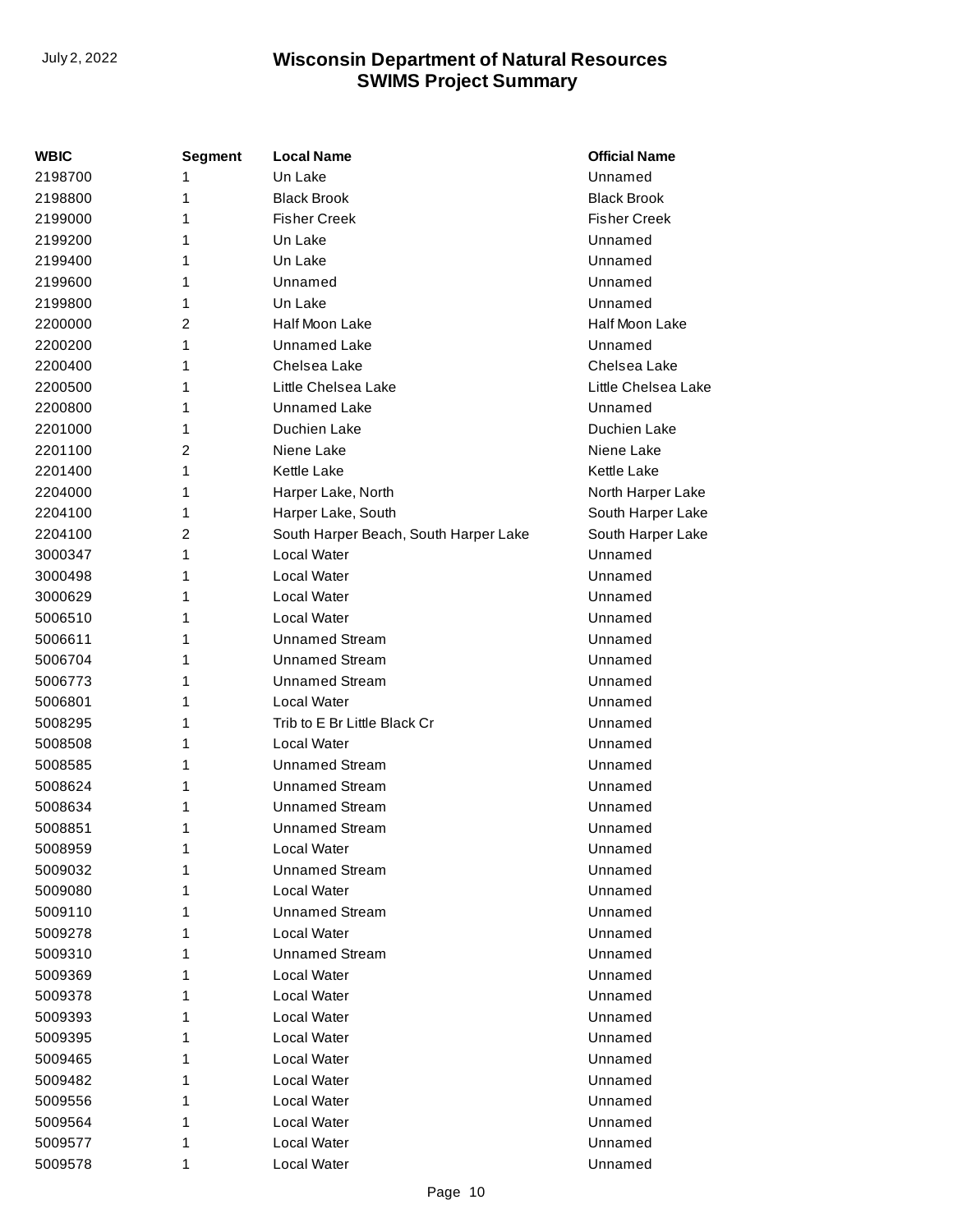| WBIC    | <b>Segment</b> | <b>Local Name</b>        | <b>Official Name</b> |
|---------|----------------|--------------------------|----------------------|
| 5009590 | 1              | Local Water              | Unnamed              |
| 5009598 | 1              | Local Water              | Unnamed              |
| 5009646 | 1              | Local Water              | Unnamed              |
| 5009657 | 1              | Local Water              | Unnamed              |
| 5009675 | 1              | Local Water              | Unnamed              |
| 5009703 | 1              | Local Water              | Unnamed              |
| 5009741 | 1              | <b>Unnamed Tributary</b> | Unnamed              |
| 5009750 | 1              | Local Water              | Unnamed              |
| 5009766 | 1              | Local Water              | Unnamed              |
| 5009799 | 1              | Local Water              | Unnamed              |
| 5009805 | 1              | Local Water              | Unnamed              |
| 5009814 | 1              | Local Water              | Unnamed              |
| 5009824 | 1              | Local Water              | Unnamed              |
| 5009832 | 1              | Local Water              | Unnamed              |
| 5009847 | 1              | Local Water              | Unnamed              |
| 5009860 | 1              | Local Water              | Unnamed              |
| 5009874 | 1              | Local Water              | Unnamed              |
| 5009959 | 1              | Local Water              | Unnamed              |
| 5010102 | 1              | Local Water              | Unnamed              |
| 5523719 | 1              | <b>Reich Lake</b>        | <b>Reich Lake</b>    |
| 5523905 | 1              | Local Water              | Unnamed              |
| 5523983 | 1              | Local Water              | Unnamed              |
| 5524091 | 1              | Local Water              | Unnamed              |
| 5524135 | 1              | Local Water              | Unnamed              |
| 5524284 | 1              | Local Water              | Unnamed              |
| 5524442 | 1              | Local Water              | Unnamed              |
| 5524483 | 1              | Local Water              | Unnamed              |
| 5524516 | 1              | Local Water              | Unnamed              |
| 5524573 | 1              | Local Water              | Unnamed              |
| 5524695 | 1              | Local Water              | Unnamed              |
| 5524803 | 1              | Skinner La               | <b>Skinner Lake</b>  |
| 5524886 | 1              | Local Water              | Unnamed              |
| 5525039 | 1              | Local Water              | Unnamed              |
| 5525330 | 1              | <b>Local Water</b>       | Unnamed              |
| 5525368 | 1              | Local Water              | Unnamed              |
| 5525386 | 1              | Local Water              | Unnamed              |
| 5525560 | 1              | Local Water              | Unnamed              |
| 5525741 | 1              | Local Water              | Unnamed              |
| 5525857 | 1              | Local Water              | Unnamed              |
| 5526021 | 1              | Local Water              | Unnamed              |
| 5526147 | 1              | Local Water              | Unnamed              |
| 5526183 | 1              | Local Water              | Unnamed              |
| 5526238 | 1              | Local Water              | Unnamed              |
| 5526282 | 1              | Local Water              | Unnamed              |
| 5526917 | 1              | Local Water              | Unnamed              |
| 5526924 | 1              | Local Water              | Unnamed              |
| 5526973 | 1              | Local Water              | Unnamed              |
| 5527079 | 1              | Local Water              | Unnamed              |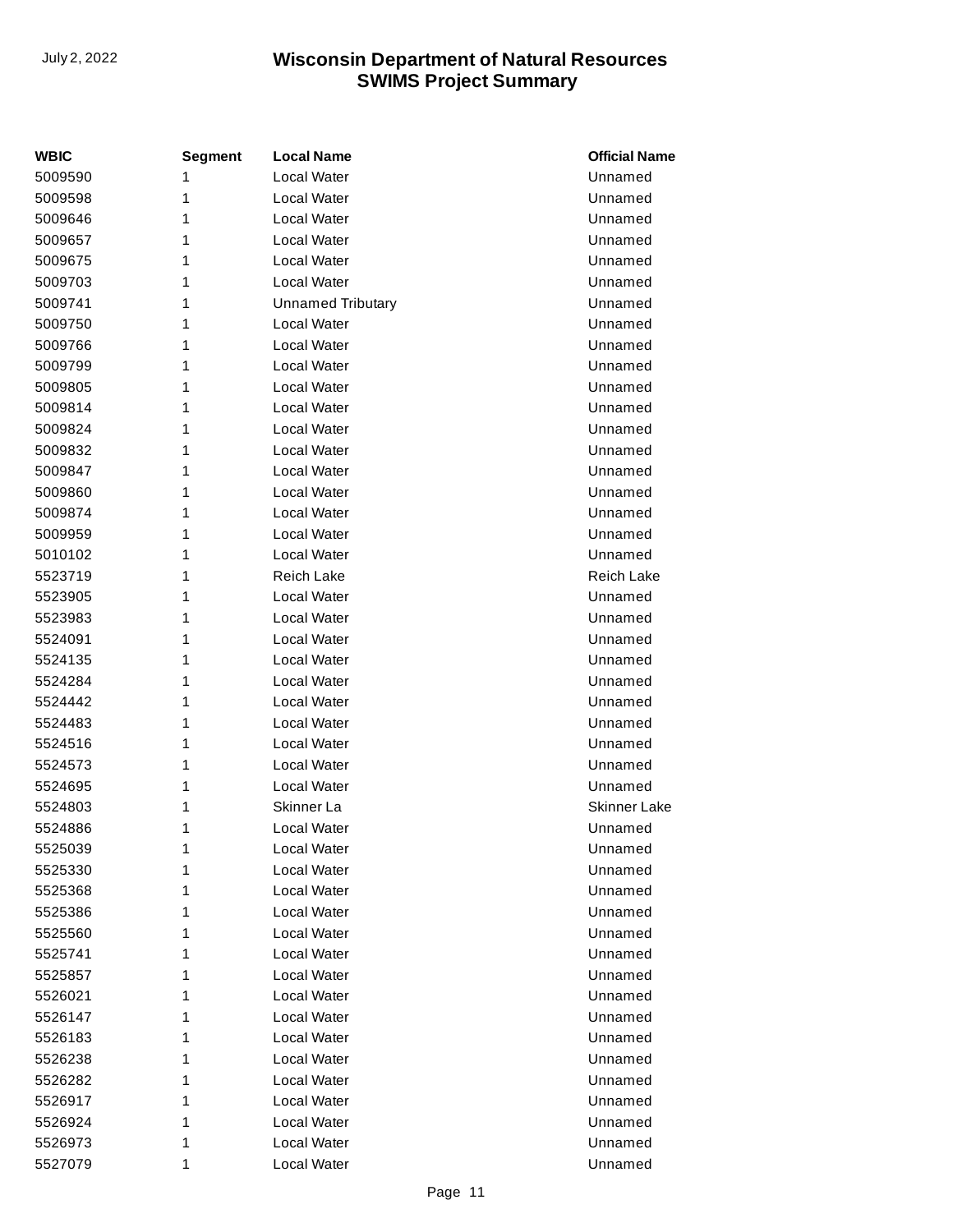| <b>WBIC</b> | <b>Segment</b> | <b>Local Name</b>  | <b>Official Name</b> |
|-------------|----------------|--------------------|----------------------|
| 5527122     | 1              | <b>Local Water</b> | Unnamed              |
| 5527143     | 1              | <b>Local Water</b> | Unnamed              |
| 5527152     | 1              | Local Water        | Unnamed              |
| 5527160     | 1              | Local Water        | Unnamed              |
| 5527169     | 1              | Local Water        | Unnamed              |
| 5527356     | 1              | <b>Local Water</b> | Unnamed              |
| 5527772     | 1              | Local Water        | Unnamed              |
| 5527797     | 1              | <b>Local Water</b> | Unnamed              |
| 5527809     | 1              | Local Water        | Unnamed              |
| 5527906     | 1              | <b>Local Water</b> | Unnamed              |
| 5528344     | 1              | Local Water        | Unnamed              |
| 5528476     | 1              | Local Water        | Unnamed              |
| 5528508     | 1              | Local Water        | Unnamed              |
| 5528687     | 1              | <b>Local Water</b> | Unnamed              |
| 5528850     | 1              | Local Water        | Unnamed              |
| 5528868     | 1              | <b>Local Water</b> | Unnamed              |
| 5528915     | 1              | Local Water        | Unnamed              |
| 5528948     | 1              | <b>Local Water</b> | Unnamed              |
| 5528967     | 1              | Local Water        | Unnamed              |
| 5529071     | 1              | Local Water        | Unnamed              |
| 5529425     | 1              | Local Water        | Unnamed              |
| 5529641     | 1              | <b>Local Water</b> | Unnamed              |
| 5529873     | 1              | Local Water        | Unnamed              |
| 5529882     | 1              | <b>Local Water</b> | Unnamed              |
| 5529896     | 1              | Local Water        | Unnamed              |
| 5529976     | 1              | <b>Local Water</b> | Unnamed              |
| 5530042     | 1              | Local Water        | Unnamed              |
| 5530046     | 1              | Local Water        | Unnamed              |
| 5530147     | 1              | Local Water        | Unnamed              |
| 5530153     | 1              | Local Water        | Unnamed              |
| 5530415     | 1              | Local Water        | Unnamed              |
| 5530581     | 1              | Local Water        | Unnamed              |
| 5530602     | 1              | Local Water        | Unnamed              |
| 5530719     | 1              | <b>Local Water</b> | Unnamed              |
| 5530767     | 1              | Local Water        | Unnamed              |
| 5530804     | 1              | Local Water        | Unnamed              |
| 5530812     | 1              | Local Water        | Unnamed              |
| 5530846     | 1              | Local Water        | Unnamed              |
| 5530861     | 1              | Local Water        | Unnamed              |
| 5530960     | 1              | Local Water        | Unnamed              |
| 5531001     | 1              | Local Water        | Unnamed              |
| 5531465     | 1              | Local Water        | Unnamed              |
| 5531492     | 1              | Local Water        | Unnamed              |
| 5531508     | 1              | Local Water        | Unnamed              |
| 5531564     | 1              | Local Water        | Unnamed              |
| 5531854     | 1              | Local Water        | Unnamed              |
| 5532654     | 1              | Local Water        | Unnamed              |
| 5581532     | 1              | Local Water        | Unnamed              |